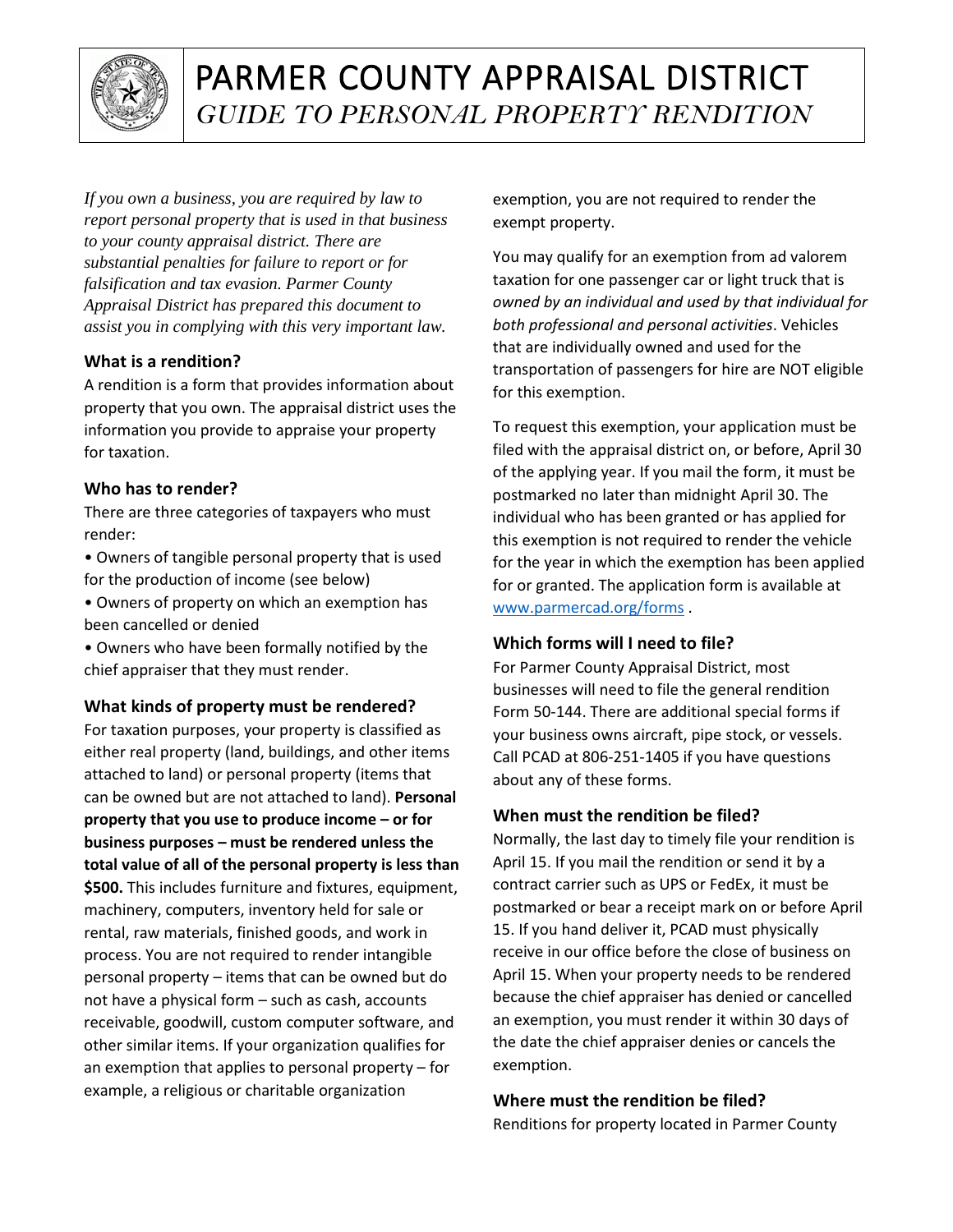rendition must be filed with PCAD. The mailing address for the general rendition form is Parmer County Appraisal District, P.O. Box 56, Bovina, TX, 79009. The street address of PCAD's office is 305 3rd Street, Bovina, TX 79009.

# **If my business personal property assets are exactly the same as reported in my prior year rendition, do I still need to render?**

Yes. If your personal property assets on January 1, were exactly the same as those assets contained in your most recent rendition statement you have filed with the appraisal district, then all you need to do is check the affirmation box in Part 3 on page 1 on your rendition form. After checking the affirmation box in Part 3, complete the Signature and Affirmation box at the bottom of the page and return by designated time.

#### **Can I file on-line or electronically?**

You may email renditions to [parmer@parmercad.org.](mailto:parmer@parmercad.org) The ability to file your rendition electronically does not change the April 15th deadline for filing renditions.

#### **What will the appraisal district do with my rendition?**

Your rendition will be analyzed and used, along with other information we collect on similar businesses, to develop an estimate of value for your property.

#### **Is my information confidential?**

Yes. Information contained in a rendition cannot be disclosed to third parties except in very limited circumstances. In addition, the Tax Code specifically provides that any estimate of value you provide is not admissible in proceedings other than a protest to the ARB or court proceedings related to penalties for failure to render. The final value we place on your property is public information, but your rendition is not.

#### **What do I have to file if my personal property is valued at less than \$20,000?**

Unless your total business personal property assets are valued at less than \$500, you will have to file at least the general rendition form. However, you will only be required to fill out a short table generally describing your assets and giving their location.

**What information is required for the rendition?**

Depending on the type of property you own and its value, you can expect to provide the following information:

#### *Location*

You will need to give the address where the property was located on January 1. If the property was in transit on January 1, or is regularly used in more than one location, you should provide additional information about the property's normal location and circumstances on January 1.

#### *General description*

A general description should give enough information to identify the property and distinguish it from other items that you own. At minimum, you should identify the major categories of personal property assets that you own, using the same terminology you would use in reporting to the internal revenue service. You have the option of providing an itemized listing of the various assets in any category. For vehicles, you will need to provide the plate and VIN number, as well as the year, make, and model.

#### *Quantity of items*

If you own an inventory of items that you hold for sale or rental, you will need to provide an estimate of the quantity of each type of item that you hold in inventory. Again, you can provide an itemized list if you prefer for any category.

## *Good faith estimate of market value*

The appraisal district will estimate the market value of your items on the basis of your rendition and other information in its possession. Under the rendition law, you must include in your rendition either a good faith estimate of the market value of your items or the historical cost and acquisition date (discussed below) of the items, if the value of your items are \$20,000 or more. If you choose to give a market value estimate, you should be aware that there are several different definitions of market value that may apply. For items other than inventory, market value is defined as follows: "Market value" means the price at which a property would transfer for cash or its equivalent under prevailing market conditions if: (A) exposed for sale in the open market with a reasonable time for the seller to find a purchaser;

(B) both the seller and the purchaser know of all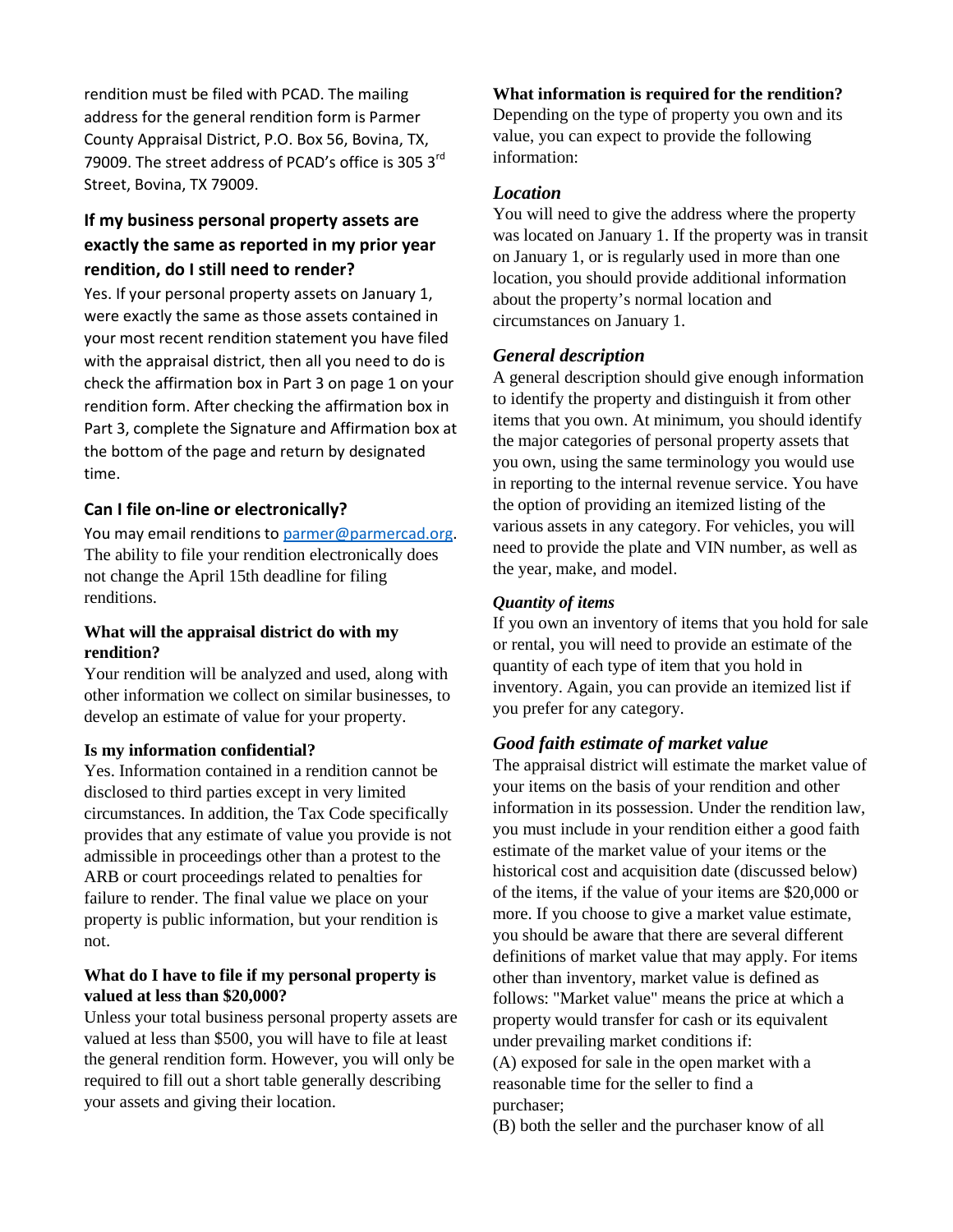the uses and purposes to which the property is adapted and for which it is capable of being used and of the enforceable restrictions on its use; and

(C) both the seller and purchaser seek to maximize their gains and neither is in a position to take advantage of the exigencies of the other. (Sec. 1.04, Texas Tax Code)

For inventory, market value is defined by the Tax Code as "the price for which it would sell as a unit to a purchaser who would continue the business." Sec. 23.12, Texas Tax Code. If your business has 50 or fewer employees, you may base your estimate of value on federal income tax depreciation schedules. You will need to be prepared to defend your estimate and explain how it was developed.

#### *Original cost*

Instead of providing a good faith estimate of market value, you may provide the original cost and date you acquired the property. Original cost (the Tax Code uses the term "historical cost when new") refers to the amount you paid to acquire the property. Your cost would include transportation and any other necessary expenses incurred in acquiring the property. If you purchased a used item, you should note on the form that you purchased it used and give the amount you paid.

#### *Date of acquisition*

Date of acquisition is simply the date you bought or acquired ownership of the property.

#### **How should I estimate market value?**

Publications that provide value information on assets are helpful tools in estimating market value. For example, there are numerous publications on vehicles and computer equipment that provides a range of value information for these assets. If you choose to use published value information, you must use a value that would reflect the assets worth near January 1st. If your business has 50 employees or less, subsection 22.07(c) allows you to base your good faith estimate of market value on depreciation schedules used for federal income tax purposes.

#### **How should I determine original cost?**

To determine original cost, you need to refer to your accounting records, such as original journal entries and account ledgers. Use original purchase documents, such as invoices or purchase orders to

determine the original cost of the asset. You need to add all cost that is attributed to getting the asset functioning, such as freight and set-up cost.

## **Should I include fully depreciated or expensed assets on my rendition?**

Yes. The rendition should include assets that have been fully depreciated on your books and assets which were expensed rather than capitalized for income tax purposes, so that *all tangible personal property used for the production of income is reported.*

#### **What are the penalties for failure to comply?**

There are two levels of penalties for failure to comply. If you fail to file your rendition or explanatory statement before the deadline or you do not file it at all, the penalty is equal to 10% of the amount of taxes ultimately imposed on the property. If a court determines that you have committed fraud or done other acts with the intent of evading taxes on the property, a penalty equal to 50% of the taxes ultimately imposed on the property will be levied. The penalty will be a separate line item on your tax bill. Fraud could also result in criminal prosecution.

#### **If I can't file on time, what should I do?**

If you need more time to complete your rendition, you have the right to an automatic extension to May 15, and a further 15-day extension if you show good cause. You can complete and mail the extension form. The May 15 extension form must be mailed or delivered no later than April 15. If you need the additional extension for good cause, that form must be mailed or delivered no later than May 15.

# **How do I find out whether the appraisal district received my rendition on time?**

Call our office at 806-251-1405 to see if your request was received.

## **What are my rights if a penalty is assessed against me?**

If a penalty is assessed against you, you can file a request for a waiver of the penalty. You must file the request in writing with the chief appraiser within 30 days after you receive the notice that the penalty has been imposed. Your request must include documentation showing either that you substantially complied with the rendition law or that you made a good faith effort to do so. The documentation should